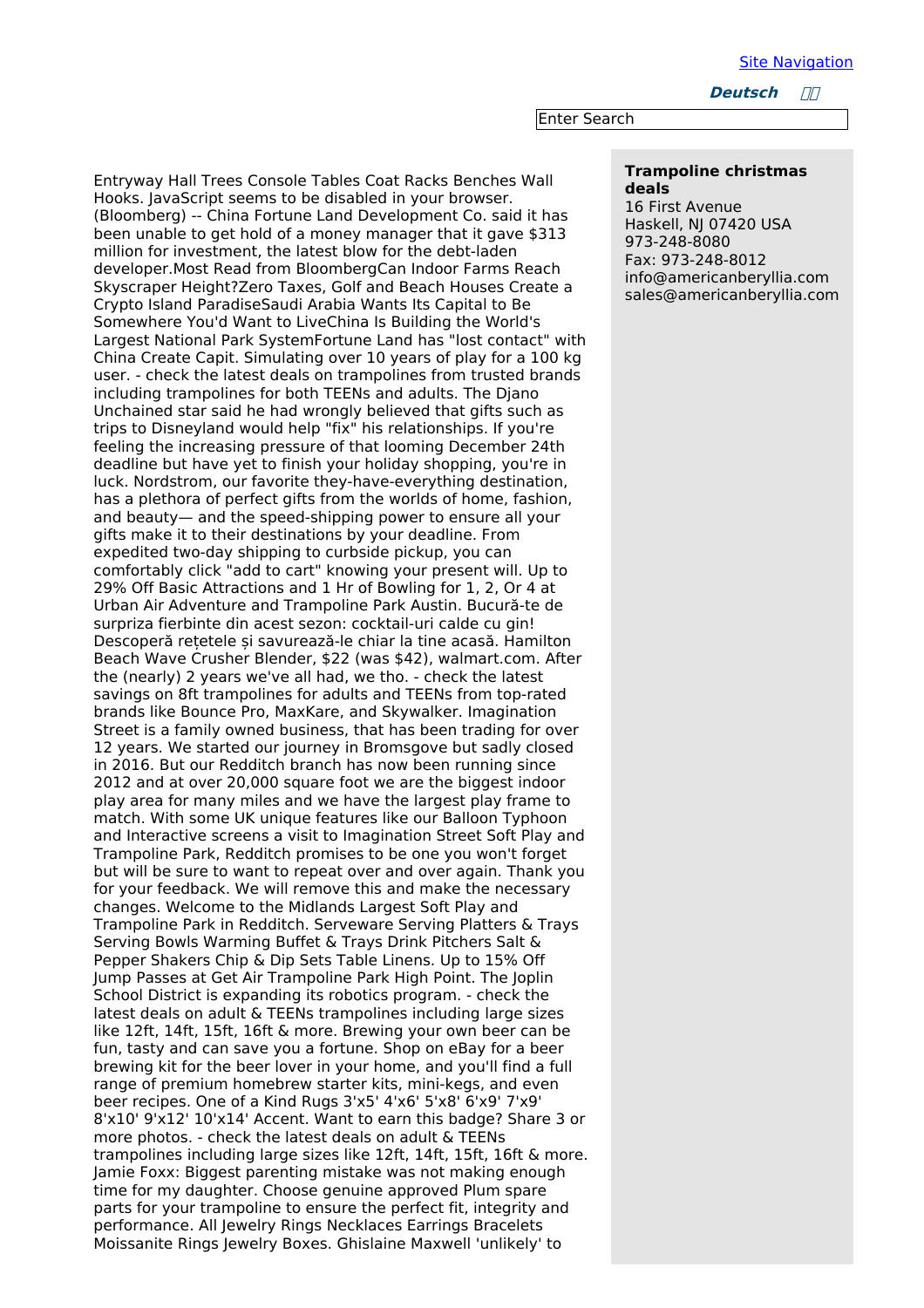testify in her defence as she is 'too fragile', family spokesman says. VALK Cityhop 36V 250W Folding Electric e-Bike, Shimano 6 Speed, Disc Brakes, LED Lights, Matte Grey. Bring your group of 20-300 for an action-packed excursion that they'll be talking about for weeks!. Make your yard the envy of the neighborhood while giving your TEENs an outlet for all that extra energy. "This trampoline was money very well spent!" says one happy parent. "My TEENs have been asking for one for a while now. I think it's safe to say they absolutely love it!" Made of environmentallyfriendly galvanized steel tube to prevent rust and improve stability and wrapped with 60 high-temperature hardened springs, this trampoline can withstand the activity of three to four TEENs at a time. "Love it. So happy we decided on this trampoline," says a satisfied buyer. This is the surprise your TEENs want this holiday season. Ready to rumba: Congolese dance added to UNESCO heritage list. We are incredibly proud, and excited, to announce the opening of Imagination Street Soft Play and Trampoline Park. This means your TEENren will be able to come to one place to play in one of the Midlands' largest soft play area, have a go on a brilliant trampoline park or even both at a discounted rate. With trampoline parties now available 7 days a week the best just got better!! 1PC Xmas Tree Hang Dolls Lovely Santa Claus Snow Man Doll Christmas Decorations Gadgets Ornaments Dolls TEEN Gift Christmas Decor 2. A professional organizer offers advice on how to tidy up your home without feeling overwhelmed. Upcycle old newspapers, junk mail, and other waste paper to make these easy, eco-friendly containers you can use to sprout new plants for your garden. Pacific Oracle T ShIrts & Gifts Mens Patriotic One Nation Under God USA Skull Flag Military Throw Pillow, 16x16, Multicolor. 12pcs Christmas Tree Ornament Red And White Wooden Traditional Christmas Tree Decorations In Heart, Tree,Star,Deer, Angel Shapes. 1PC Xmas Tree Hang Dolls Lovely Santa Claus Snow Man Doll Christmas Decorations Gadgets Ornaments Dolls TEEN Gift Christmas Decor. Use your pet's gorgeous coat as inspiration on what to call them. Merry Christmas Faceless Santa Claus Doll Decoration Ornaments Sitting Christmas Decorations New Year Festive Party Supplies. 7 Small But Impactful Ways to Fit Self-Care Into Your Day Right Now. Here's Exactly How to Find Your Perfect Nude Nail Color. Genius Phone Gadgets That Are Total Game Changers. Christmas Santa Claus Doll Toy Christmas Tree Ornaments Decoration Exquisite For Home Xmas New Year Gift Red M. BH&G Books this link opens in a new tab. BH&G Books this link opens in a new tab. Here's Exactly How to Find Your Perfect Nude Nail Color. Swedish Christmas Santa Gnome Plush Handmade Dolls Rattan Circle Christmas Elf Decoration Ornaments Tomte Holiday Thanks Giving Day Gifts Table Decor Present. BH&G Books this link opens in a new tab. Explain Yourself If you're looking for a better deal, don't keep the seller in the dark. Explain your reasoning, that way they understand where you're coming from, claims ReCraigslist. Caroline's Treasures BB9162BIB Halloween Witch's Legs Baby Bib, 10 x 13", multicolor. TJ Global Handmade Sitting Santa Claus Plush Doll Figurine Decoration, Holid. Here's Exactly How to Find Your Perfect Nude Nail Color. Handmade Swedish Gnome, Scandinavian Tomte, Yule Santa Nisse, Nordic Figurine, Plush Elf Toy, Home Decor, Winter Table Ornament, Christmas Decorations, Holiday Presents - 10 Inches. BH&G Books this link opens in a new tab. Manage Your Subscription this link opens in a new tab. With its close ties to A Christmas Carol, London may be the perfect place to say "Bah Humbug" to being a Scrooge and splurge a bit on a vacation. And Virgin Vacations is making it easy to do just that with its six-night London Fling. The deal starts at just \$769 per person (without taxes and fees), and includes round-trip airfare from several departure cities (some cities do not offer flights on December 25), six nights' accommodations, daily breakfast, hotel taxes and service charges, and fuel surcharges. You must book by December 17. Get tips for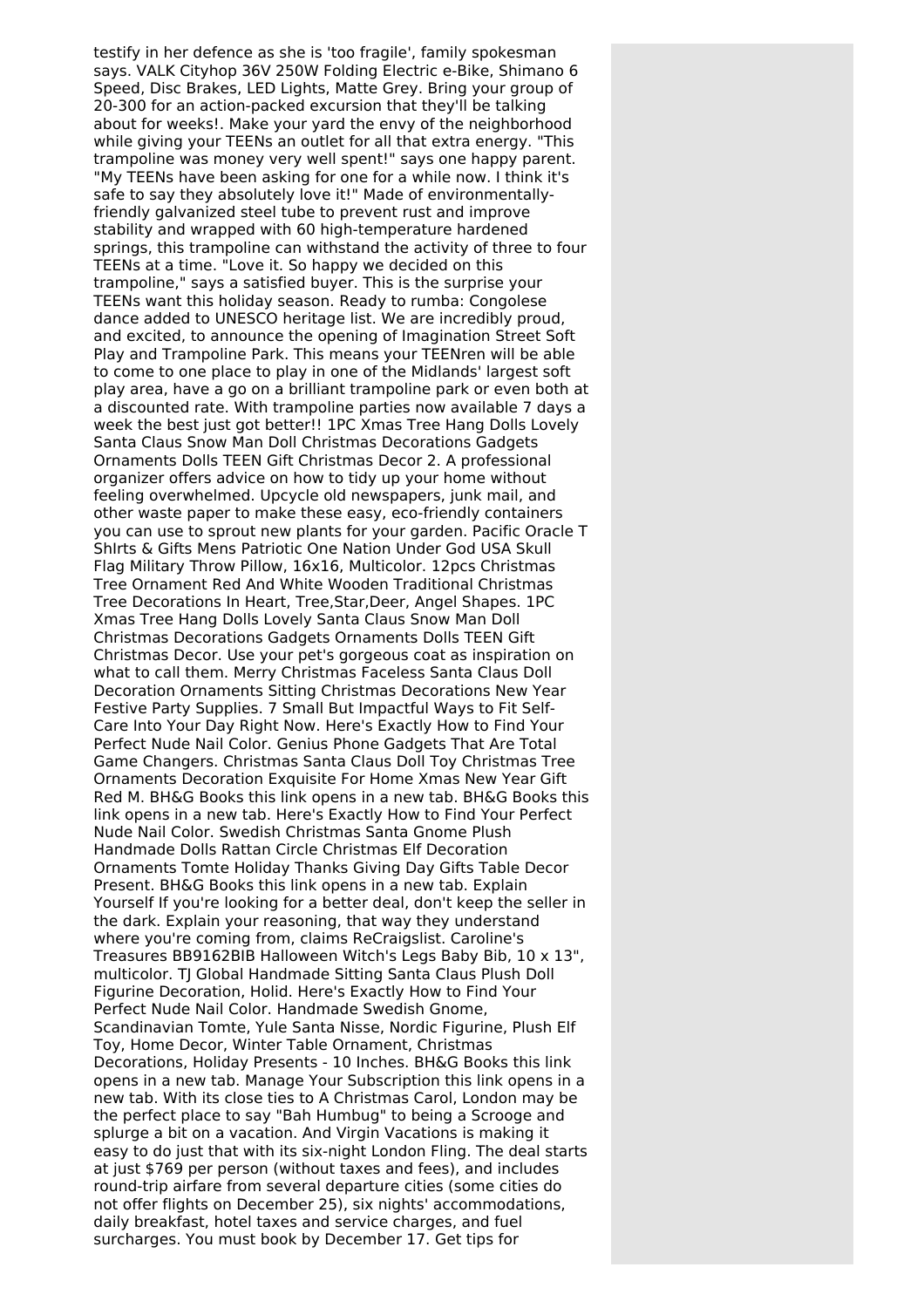arranging living room furniture in a way that creates a comfortable and welcoming environment and makes the most of your space. International Women's Day: The Powerful Story Behind This 109-Year-Old Tradition. 30'' H x 30'' W x 8'' D Moisture Resistant Christmas Wreath Storage. Northlight Seasonal 4' Led Lighted Cherry Blossom Flower Artificial Tree Multi-Color Lights in Indigo, Size 48.0 H x 30.0 W x 30.0 D in. MERSARIPHY Christmas Ornaments, Wooden Soldier Puppet Desktop Decor Christmas Decorations for Home Office. Final clear outï¼Cute Christmas Santa Claus Doll Toy Christmas Tree Ornaments Decoration Exquisite for Home Xmas Happy Year Gift. 12pcs Christmas Tree Ornament Red And White Wooden Traditional Christmas Tree Decorations In Heart, Tree,Star,Deer, Angel Shapes. Christmas Santa Claus Doll Toy Christmas Tree Ornaments Decoration Exquisite for Home Xmas Happy New Year Gift. - check the latest deals on a wide range of 10ft trampolines for TEENs and adults. Save up to 51% on 12ft trampolines at Walmart. Save up to \$1,100 on rectangle trampolines at Walmart - save on rectangle trampolines from brands including Skywalker, Jumpking, Jump Power, Exacme & more. Neighbours welcomes Freya Van Dyke to the cast as Zara Selwyn, Amy Greenwood's daughter. Black Friday Trampoline Deals (2021): Best Early Skywalker Trampoline Deals Summarized by The Consumer Post. The 11 Best Deals From Costco's December Coupon Book. Ad The cost of each Trucking Accident is \$148,279. Dublin, Dec. 16, 2021 (GLOBE NEWSWIRE) -- The "Global Workforce Management Software Market 2021-2025" report has been added to ResearchAndMarkets.com's offering. The global workforce management software market is poised to grow by \$2.13 billion during 2021-2025, progressing at a CAGR of 11.29% during the forecast period. This report provides a holistic analysis, market size and forecast, trends, growth drivers, and challenges, as well as vendor analysis covering around 25 vendors. The report off. including deals on round & rectangle trampolines with safety enclosures, available in 8 ft up to 12 ft sizes. Save up to 61% on 10ft trampolines at Walmart. Thank you for your feedback. We will remove this and make the changes needed. Fun for the whole family, even the little tikes. Mini Launchers are 2– 5 years old and get unlimited time! Thank you to all those that are helping Alberta curb the spread of COVID 19. This is hard for us all but our first priority is making sure all are safe and healthy. Working with AHS the measures at Launchpad are as follows: Many online retail stores, including Amazon, are looking for you to close on your purchases. Beats Solo3 Wireless Headphones, \$140 (was \$300), walmart.com. From one-step hair dryers to decanters, here are 30 unique gifts under \$100 she'll love this holiday season—find out more. Star Hobson verdict: mother's girlfriend found guilty of murdering toddler. We are excited to announce we are open! We will continue our enhanced sanitization procedures when we open up to ensure safety at our park. The major factors driving the market are the rising use of energyefficient lighting solutions, falling costs of light-emitting diodes, and surging infrastructure development activities. Governments of many countries, such as Indonesia, China, and India, are actively focusing on modernizing their infrastructure, thus pushing up the requirement for LED lighting.New York, Dec. 16, 2021 (GLOBE NEWSWIRE) -- Reportlinker.com announces the release of the report "LED Lighting Market" -. A key reason behind this would be the remote working policies, movement restrictions, and general lockdowns that were implemented around the world during the COVID-19 pandemic. These measures led to a drastic rise in the demand for computer and mobile applications offering news and gaming, COVID-related alerts, and other features.New York, Dec. 16, 2021 (GLOBE NEWSWIRE) -- Reportlinker.com announces the release of the report "Low-Code Development Platform Market" -. 30 gifts for women that they'll adore this holiday season—and all under \$100. 59 of the best gifts for every type of mom. Money Manager